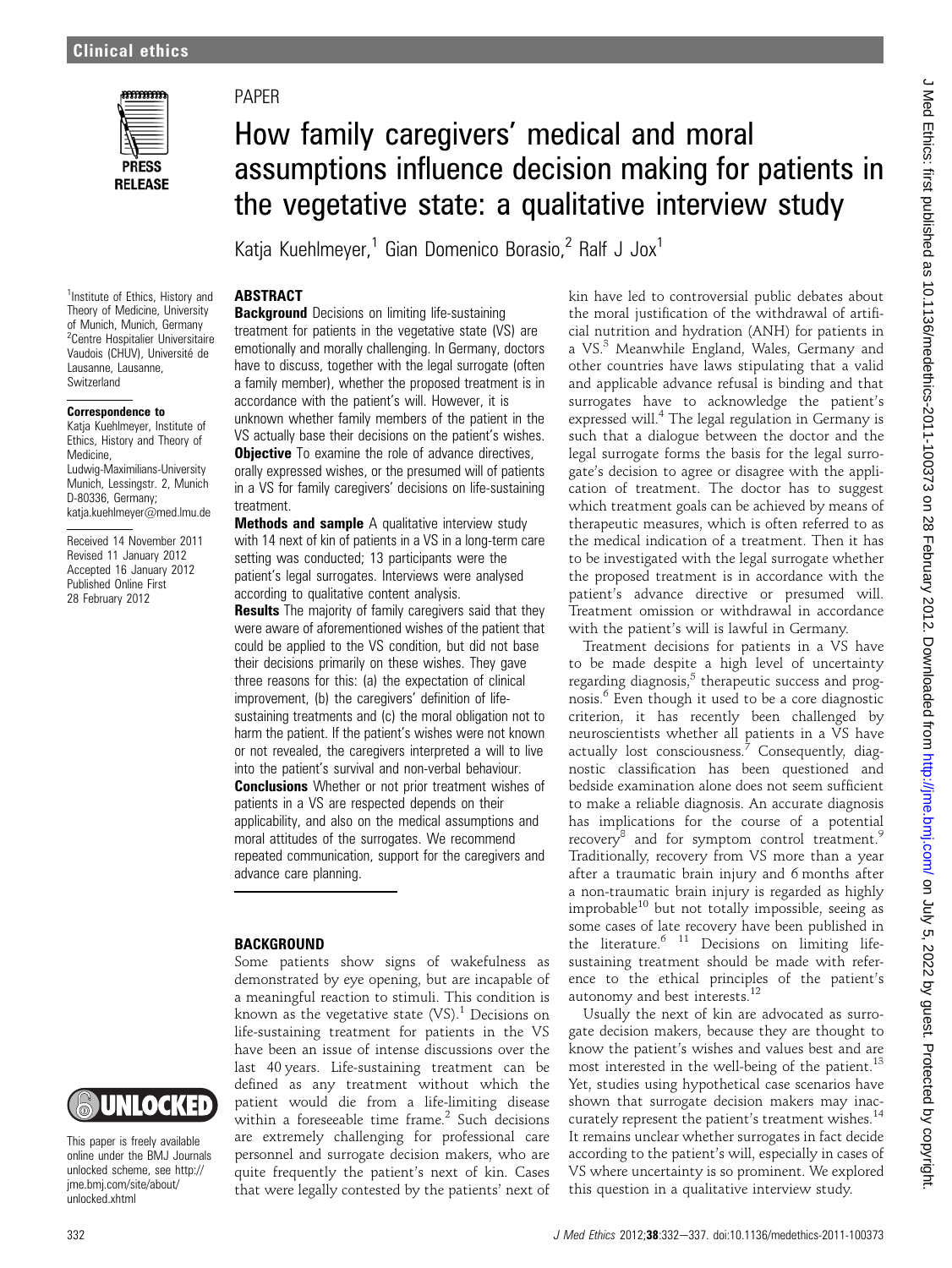#### METHODS AND PARTICIPANTS

From 2009 to 2011 a total of 14 next of kin, who were taking care of 12 patients in a VS from throughout Germany, were recruited with the help of the following gatekeepers: (1) the head nurse of a nursing home ward specialising in the long-term rehabilitation of patients in a VS, (2) a doctor working for a nationwide outpatient care service, (3) the case manager of a nationwide outpatient care service and (4) a counsellor for family caregivers for severely disabled patients. Gatekeepers either distributed invitation letters or contacted family caregivers directly to inform their clients of the study. Criteria oriented, purposeful sampling was conducted in order to have the maximum variety of cases according to the following characteristics: patient-caregiver relationship (parents, children and partners), duration of being in the VS (short, medium and long term) and care institution (professional care institutions and private homes). Interviews were conducted until a satisfactory sample of perspectives on limiting life-sustaining treatment was found (rejection of treatment limitation, consideration of treatment limitation under circumstances, agreement with limitation of treatment). Inclusion criteria, with reference to the patient, was being in a condition where recovery was highly improbable, so at least 6 months after non-traumatic brain injury and 12 months after traumatic brain injury.<sup>10</sup> Participants were required to be able to speak German fluently. The interviews were carried out by two interviewers: the first author, a psychologist, and the second author, a doctor, both skilled in qualitative interview methods. The interviews were conducted with three mothers, eight spouses (one fiancée, one ex-wife) and three sons of mothers in a VS. Except for one relative, all were the legal surrogates of the patient. Table 1 shows the demographic data of the sample group. The local research ethics committee granted ethical approval for this project. Participants were approached according to local research protocols and informed consent was obtained.

The patients lived in the following settings: (1) a nursing home ward specialising in the long-term rehabilitation of patients in a VS, (2) community homes for patients requiring 24 h respiratory or intensive care service and (3) private homes. At the time of the interview, the patients had been in a VS for 9 months (in a case of hypoxic brain injury) to 15 years. We conducted semistructured interviews on the participants' decision making about life-sustaining treatment. We also investigated the caregivers' understanding of the illness and their burden, which will not be reported in this article. The caregivers

| Table 1 | Demographic data of the sample |  |  |
|---------|--------------------------------|--|--|
|         |                                |  |  |

|                                        | Patients, $n = 12$ | Next of kin, $n = 14$ |
|----------------------------------------|--------------------|-----------------------|
| Ages, in years                         |                    |                       |
| Median                                 | 50                 | 54                    |
| Range                                  | $36 - 71$          | $34 - 74$             |
| Gender, %                              |                    |                       |
| Female                                 | 50%                | 50%                   |
| Care institution, frequency            |                    |                       |
| Private home                           | $n=4$ (33%)        |                       |
| Nursing home                           | $n=8(67%)$         |                       |
| Relationship, frequency                |                    |                       |
| Parent-child                           | $n=2$              | $n=3$                 |
| Child-parent                           | $n=3$              | $n=3$                 |
| Partner                                | $n=8$              | $n=8$                 |
| Time spent in vegetative state, months |                    |                       |
| Median                                 | 52                 |                       |
| Range                                  | $9 - 183$ months   |                       |

were asked, among other questions, the following: 'Have you ever asked yourself, if it would be better not to administer lifesustaining treatment in his/her [ie, the patient's] case? Please narrate'. The interviews took place at the institutions where the patients were in care or at a neutral place in the University Hospital where the authors worked. They were audio recorded, transcribed following adapted transcription rules and verified by one of the interviewers. The transcripts were analysed by means of the MAXqda software (VERBI GmbH, Berlin, Germany) using the qualitative content analysis method according to Mayring.<sup>15</sup> Meaningful parts of the material were selected inductively to answer the research question: 'How do family surrogates of chronic VS patients deal with previously expressed wishes and the presumed will of the patient regarding lifesustaining treatment?' The participants' key statements in answer to the research question were selected. Repetitive statements were reduced, paraphrased to a general declaration and abstracted. The entire material was analysed and sorted according to the abstract categories by using a coding guide. For the purpose of this publication, selected quotes were translated by an English native speaker. The interview guide, transcription rules and coding guide can be obtained from the authors upon request.

#### RESULTS

#### Knowledge of patients' wishes

The results of the content analysis of the patients' wishes and their representations are illustrated in table 2. In half of the studied cases, family caregivers reported statements made prior to VS by the patient that could be applied to the current situation.

Those family caregivers that did not report knowledge of prior wishes interpreted a will to live in the patient's survival or nonverbal behaviour. The following comment was made with reference to a moment in which a doctor, while standing at the patient's bedside, made the suggestion to discontinue lifesustaining treatment, and at that moment, the patient opened her eyes.

'The decision was actually there from the beginning, because I know my daughter and at the moment when he [ie, the doctor] said, she can't do that [ie, opening the eyes], and she did it, as though she had heard it, I knew: No.'

(Mother, P. 2a)

How the expectation of recovery overrules an advance directive In two interviews conducted with the sons of a patient, one reported knowing of an advance directive and orally expressed wishes by his mother, in which artificial nutrition had been refused without explicit reference to a VS condition. At the time of the interview both of her sons shared the view that artificial nutrition should be maintained, yet resuscitation may be withheld.

'(...) With regard to her advance directive, yes it exists. It actually prohibits artificial nutrition, so yes, she crossed that off  $(...)$ . Her position was pretty clear on that, to me at least. I think to all of us  $children$   $(...)$ . But this situation we have through this acute, through this unforeseen, through this brain haemorrhage as well as  $(...)$  through the uncertainty of how the condition is progressing, like how can it be.  $(...)$  We have never seen the situation that way, as an actual artificial way of maintaining life, but rather as as a recovery process or a a kind of process where I think to myself: that makes sense. And that is still not neglecting her wishes.'

(Son, P. 3b)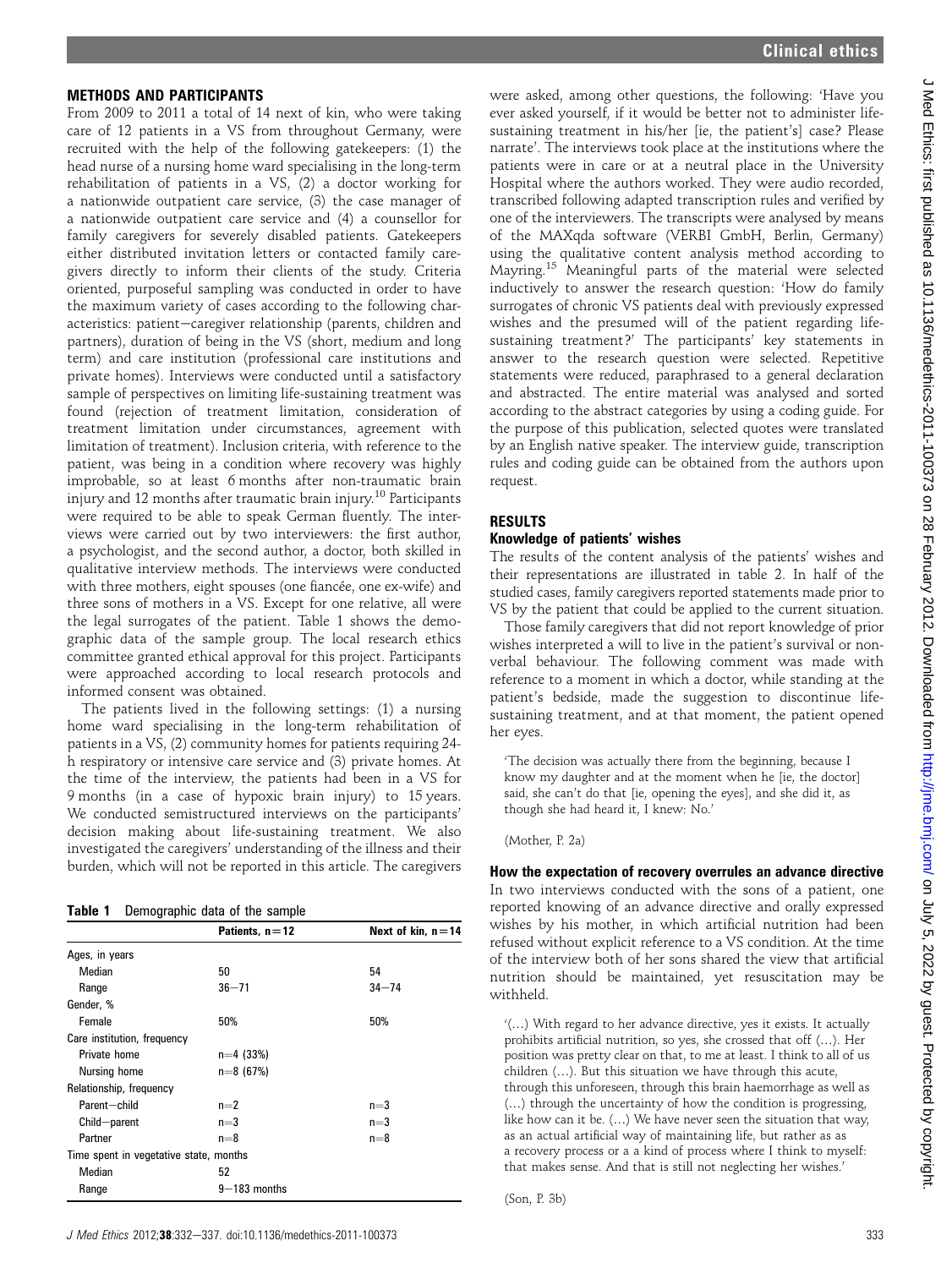| Form of representation                        | Wish                                                                                        | Tendency of wish                        |  |
|-----------------------------------------------|---------------------------------------------------------------------------------------------|-----------------------------------------|--|
| Written advance directive                     | No artificial nutrition and hydration (P. 3)                                                | Refusal of life<br>sustaining treatment |  |
|                                               | No enduring life sustaining treatment, if a 'normal' life isn't possible (P. 1)             |                                         |  |
|                                               | No tubes (P. 9)                                                                             |                                         |  |
| Anticipatory oral statements                  | No life-prolonging treatment (P. 6)                                                         |                                         |  |
|                                               | No tubes when I'm in a VS (P. 7)                                                            |                                         |  |
|                                               | No life in a wheelchair (P. 10)                                                             |                                         |  |
|                                               | No life-prolonging treatment in a condition like after a stroke (P. 11)                     |                                         |  |
| Presumed will based on the patient's          | She wouldn't have wanted to live like this (P. 8)                                           |                                         |  |
| prior identity                                | He wouldn't have been able to deal with illness or disability (P. 12)                       |                                         |  |
|                                               | If she could kill herself for example, jump from a bridge, she would do it (P. 11)          |                                         |  |
| Presumed will based on the patient's survival | He is a 'fighter' because he survived a crisis (eq. a sepsis) (P. 4; P. 6)                  | Ongoing will to live                    |  |
|                                               | He is not dissatisfied with his situation, otherwise his condition would deteriorate (P. 9) |                                         |  |
|                                               | He decides himself: If he wants to die he will just die (P. 4; P. 9)                        |                                         |  |
| Presumed will based on the patient's          | She gives 'signs' (eg, open eyes) that she wants to live (P. 2a)                            |                                         |  |
| current behaviour                             | Through participation in physiotherapy she shows her will to live (P. 3a)                   |                                         |  |
|                                               | He wants to live because he participates in the care process and reacts to appeal (P. 5)    |                                         |  |

Table 2 Categorical analysis of the representation of the patient's wishes in interviews with family caregivers

The type of representation of the patient's wish, the content of the wish and the tendency for or against life sustaining treatment are shown. The numbers mark the interview participants (not the patients).

VS, vegetative state.

This particular son had difficulties explaining his thoughts, which became evident by the interrupted grammatical structure and his repetition of words. He weighed his mother's wishes against his own impression of the illness and his own assessment of her recovery potential. The patient was continuously artificially nourished and hydrated. He reached the decision that he would not accept intensive care measures or surgery for his mother in case of complications or comorbidity. Yet, if there was a treatment option that would improve her condition, for example neurosurgery, he would agree to it. That resembles the next argument that was also present in two other cases.

#### How defining life-sustaining treatment measures guide decisions

A family caregiver had previously spoken with his wife about life-sustaining treatment measures while the patient's father had been care dependent. The patient's wish was clear to the spouse, even though the topic of their discussion was not the VS. He was determined to comply with her wishes. He was convinced that if she had a chance to end her life, 'to jump from a bridge', she would do it.

'So we actually spoke about what if this and that would happen. Well she didn't want life-prolonging treatment under any circumstances.'

#### (Husband, P. 11)

This patient was continuously artificially nourished and hydrated, but the relative did not perceive the ANH as being a form of life-sustaining treatment. He was of the opinion that because healthy people would also be nourished, ANH was neither artificial nor invasive. To him it was not a treatment measure at all. He said, he would consent to antibiotics that could cure pneumonia, but not if there was a more serious and complicated infection. Thus, the effectiveness of the treatment also influenced his decision on where to draw the line.

'Now we have to differentiate between life sustaining and life prolonging, am I right? (...) It depends on what her chances are in each concrete situation. In case of a lung infection one agrees [ie, with the administration of antibiotics], but if the condition deteriorates severely I would decide according to her wish.'

(Husband, P. 11)

Instead of considering having the ANH withdrawn, he thinks back counterfactually to his standpoint; if he could have foreseen the outcome of the surgery, he would not have agreed to it. In contrast to ANH, surgery was a treatment measure that he could have rejected.

'If I had known back then when they operated (.) known what the the the consequences would be... $(...)$  how the condition would be, I would not have agreed to it. Because I'm quite sure that she wouldn't want what she has now under any circumstances.'

(Husband, P. 11)

In a similar case, the husband of a patient rejected artificial respiration after his wife had a sepsis. He assumed that this treatment measure was life prolonging. Meanwhile he agreed with all other treatment measures and hoped for her survival.

#### How the moral obligation not to harm the patient prevents a decision

A family caregiver used a double standard in making surrogate decisions for the patient and making decisions for herself. She reported that the hospital referred her to a lawyer who could have advised her on the possibility of discontinuing nutrition.

'Many family members do that now, they stop the nutrition, and only provide fluids. That takes about  $2-3$  months, but I mean no! I couldn't do something like that. (...) I think it's inhumane. Because, I don't know, I still don't know if he is able to perceive things. And he already had problems with his stomach and still for me it is starvation. So I wouldn't do it. If his heart were to fail now and he wouldn't be brought back, that's something different. But apart from that everything will proceed as it was. I couldn't do that.'

#### (Wife, P. 10)

It is most important for her that the patient is not harmed and does not have to suffer from either treatment or treatment withdrawal. Later, she was asked by the interviewer (I) what she would want if she had the same condition. What the respondent (R) had termed inhumane for her husband is exactly what she wished for herself:

R: 'Unplug everything.'

I: 'Everything?'

R: 'Everything.'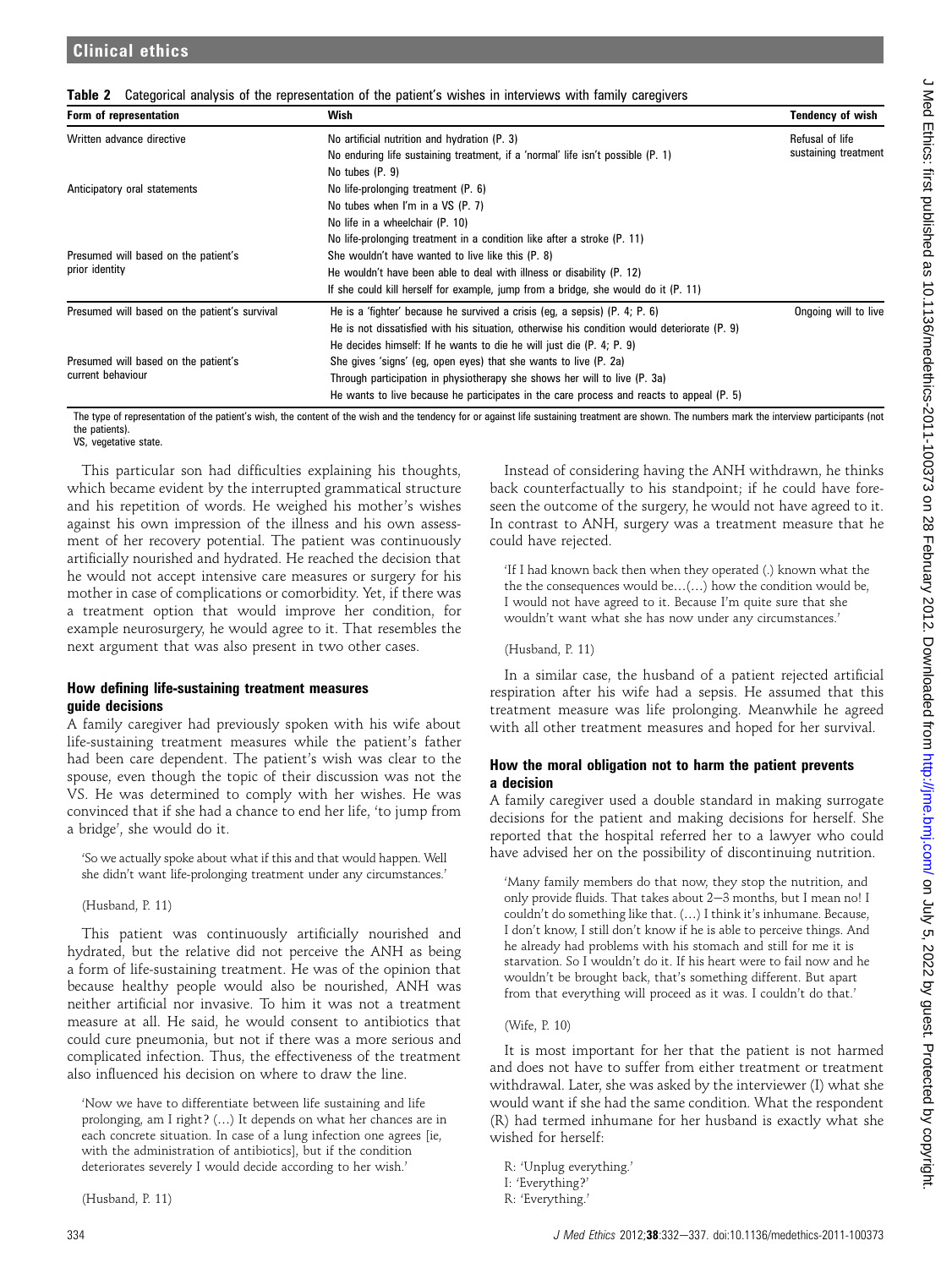I: 'Including the artificial nutrition?'

R: 'Yeah, everything. Well I wouldn't want to live like that. Mm Mm [negation]. Before, you haven't made up your mind. But if you experience something like that for yourself, then no.'

I: 'But you've just said that starvation is inhumane.'

R: 'Yes, for others. For myself, phh [non-verbal expression, to say I don't mind].'

(Wife, P. 10)

The patient's will was not precisely against living in a VS. According to his wife he never wanted to live in a wheelchair. The wife justifies this wish by deciding to withhold resuscitation treatment, if the patient were to experience cardiac arrest again. She would not like to inflict pain upon the patient and sees resuscitation as a measure that would not cause him pain if omitted. She also refuses artificial respiration. In her eyes, the patient's condition is not burdensome to himself. She is a relative who no longer has any great hope of the patient recovering.

#### **DISCUSSION**

For the family caregivers we interviewed, patient autonomy had only a minor impact on them and did not guide treatment decisions. We found a discrepancy between patients' wishes against prolongation of treatment in severe conditions such as the VS and the surrogates' decisions to continue ANH and other forms of life-sustaining treatment. The caregivers in our study considered ANH as a form of basic care that could not be rejected. All patients were artificially nourished and hydrated. The patients' wishes were overruled by three types of reason: (a) the expected recovery of the patient, (b) the family caregiver's definition of life-sustaining treatment and (c) the moral obligation to not cause the patient harm or pain. We found a type of family caregivers who was ambivalent towards decisions about life-sustaining treatment. They try to balance their own moral and medical assumptions and the patients will and come to inconsistent decisions for and against treatment measures.

A lack of representation of patient autonomy in decisions about life-sustaining treatment was also described in an interview study with older patients in nursing homes in Norway.16 The authors argued that relatives wanted to continue lifesustaining treatment to avoid the loss or to avoid a bad conscience not having done enough for the patient. In an early study with family caregivers of patients in the VS it was reported that even when family caregivers did not expect the patient to improve, the majority wanted the patient to undergo almost all therapeutic interventions including surgery.17 Another qualitative study identified how surrogates come to their decisions on life-sustaining treatment. The majority of the surrogates based their decisions on knowledge of the patients' wishes or advance directives. A minority planned to make decisions based on a sense of shared values or on their own personal beliefs about acceptable quality of life of the patient, which in some cases did not match what they knew about their loved one's beliefs.<sup>18</sup>

It is remarkable that half of the family caregivers reported knowing the treatment wishes of their patients, mostly referring to advance directives or previous oral statements. However, not all wishes were exactly related to the VS and needed interpretation and application by the caregivers, who were the legal surrogates in all cases but one. Especially when there was a lack of knowledge about the patient's expressed wishes, the family caregivers interpreted the patient's non-verbal behaviour as purposeful expressions of a will to live. The problem of inter-

preting aversive or cheerful behaviour with regard to end-of-life decisions is well known from dementia patients.19 Loved ones of patients in a VS may be especially tempted to read meaning into the patient's involuntary behaviour to recognise the patient's identity and in order to share or even delegate the responsibility to the patient. However, it could be possible that some of the patients are misdiagnosed as being in a minimally conscious state (MCS) or incomplete locked-in syndrome and thus being able to show purposeful behaviour or even to communicate rudimentarily. Misdiagnosis rates of  $40\%$  have been reported before.<sup>5</sup> Yet being in a MCS does not necessarily mean the patient has a higher quality of life,<sup>12</sup> but has a better prognosis.<sup>8</sup> The differential diagnosis is also relevant for attitudes towards end-of-life issues. It was shown in a recent European survey that doctors and nurses have different believes about patients' pain perception<sup>20</sup> and different attitudes towards end-of-life decisions for patients in the VS compared to patients in the MCS, considering it more acceptable to stop treatment in a chronic VS.<sup>21</sup>

The hope for a remarkable recovery of the patient has been described in the literature and is considered crucial for the caregivers' successful coping with the situation.<sup>22</sup> It can partly be explained by the uncertainty of prognosis. Although the current guidelines see only a small probability for the recovery of patients in a VS in the chronic state, like the ones we referred to in this study, $10^{-11}$  there are scientific reports of late recovery, as well.<sup>6</sup>

Wijdicks and Rabinstein described three types of families dealing with decisions about life-sustaining treatment: (1) realists that understand the gravity of the situation and know that prolonged care for a patient in a VS would be futile, (2) procrastinators who were unsure or have heard of unexpected recoveries and (3) fighters who were willing to sacrifice themselves for the patient and put trust in a miraculous recovery.<sup>23</sup> Some of the interviewed family caregivers in our study hoped that the patient might eventually be able to communicate verbally again, others were in acceptance of the current condition as the final stage of recovery and a third type was preparing themselves for the patient's death. It has been investigated in prior studies that family caregivers of patients in the VS go through phases of shock, bereavement and finally adaption in which the family caregivers develop an increased ability to let go of the patient. $24$  We found a fourth type of family caregivers being ambivalent between hope, anticipatory grief and acceptance of the condition.

The term 'life-sustaining treatment measures' was often interpreted differently than how it would be defined medically. ANH or administration of antibiotics was not seen as a medical but 'normal' or 'basic' treatment by the family caregivers in this study. Conversely, respiration, surgery and resuscitation were seen as technical or invasive medical procedures that may be omitted. A moral distinction between various forms of treatment is well known from studies of clinical practice.<sup>25</sup> One of the reasons underpinning the reluctance to forego ANH is the fear of letting the patient 'starve to death'. Another fear of withdrawing ANH or artificial respiration is the fear of legal consequences, which reveals a lack of knowledge of the legal framework in Germany that actually allows omission and withdrawal of treatment. Suffering from starvation could only be the case if the patient was indeed aware. But even then, the evidence from studies about the withdrawal of food and fluids in older people or dementia patients argue against suffering and show that dehydration can even be a palliative means leading to a peaceful death.<sup>26</sup> Removing foods but not fluids leads to a prolonged dying phase with cachexia that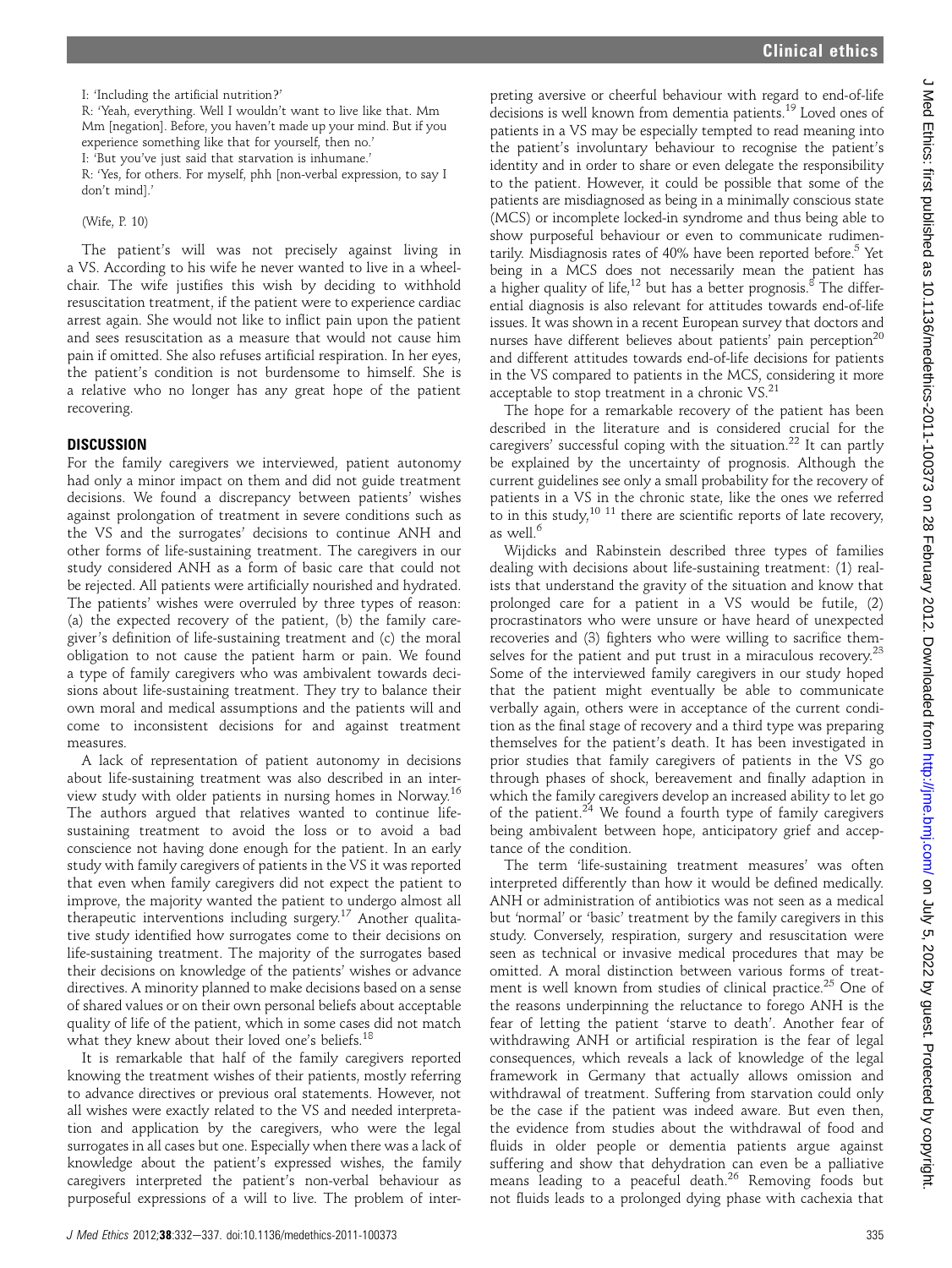may indeed cause severe suffering in those patients able to perceive it.

Interventions fostering advance care planning have been recommended for dementia patients.<sup>27</sup> Advance care planning is usually understood as an alliance with the patient (or future patient). It may also be applicable to the situation of incompetent patients, like patients in a VS, where the family surrogates could be the main target of this process and the result is an 'advance directive by proxy' or a 'prospective care plan'.<sup>28</sup> We identified a high uncertainty regarding the legal framework of limitation of treatment measures. To inform family caregivers on legal matters and the ethical weight of patient autonomy a brochure could be a successful and sustainable intervention. In addition, counselling and access to psychological support for surrogates could be an important factor in improving their decision-making process for the sake of the patients and for their own sake. It should be investigated more closely whether decisions on life-sustaining treatment are made intuitively or rationally, and whether the arguments we found are reasons or justifications for the surrogate's intuitive decisions. A prospective study should look at how caregivers' perspectives change during the course of the illness.

#### LIMITATIONS

This qualitative interview study did not investigate a representative sample. Gatekeepers might have selected role model caregivers that were engaged in the care of the patient. There was a cultural bias in excluding participants that did not speak German fluently. In that we encouraged the participation without further incentives other than helping to improve knowledge on the issue, we were unable to reach disengaged caregivers. Legal guardians of other patients in a VS might have decided during the early stages to discontinue life support. Furthermore, we do not know if the participants were always willing to reveal their knowledge of the patients' wishes in the interviews. We also do not know if their interpretations really represented the patient's wish. Even advance directives are not always easy to interpret and we did not investigate the patients advance directives, but depended solely on the participant's narration. Prospective study designs would be necessary in order to provide a representative picture of caregivers of patients in a VS. Our sample was too small to investigate whether the social roles in the relationships between caregivers and patients had an impact on decision making. It can be hypothesised that mothers of patients are more reluctant to forgo treatment than husbands of patients, but this has to be confirmed in quantitative studies with larger samples. The VS diagnoses of the patients in this study were not examined by the researchers. In Germany, VS and MCS<sup>29</sup> are not yet consistently discerned, so it is possible that the patients in our study may in fact be in a MCS, but are labelled as being in a VS.<sup>5</sup>

#### CONCLUSIONS

We identified a gap between the legally and ethically justified norms and current practice. Theoretically, family caregivers should inform about the patient's wishes. Practically, the family caregivers of several patients in a VS in the long-term care made their own decisions and did not necessarily base them on the patients' will. There was a discrepancy between the patients' wishes against prolongation of treatment and the surrogates' decisions to continue ANH and other forms of life-sustaining treatment. The caregivers considered ANH as a form of basic care that could not be rejected. We also identified a group of

ambivalent caregivers who are hesitant to make irreversible decisions. Surrogate decision makers require support in the form of active information and structured communication.

Acknowledgements Regina Dax transcribed the interviews. The qualitative research group at the University of Munich, Monika Brandstaetter, Monika Koegler, Kathrin Kuerzinger, Sebastian Schleidgen, Piret Paal and Michael Petery gave feedback on the qualitative data analysis. Professor Philipp Mayring gave feedback on the description of the sampling strategy. Professor Georg Marckmann, Sebastian Schleidgen and Dr Orsolya Friedrich gave feedback on a draft of the paper.

**Contributors** KK designed the interview grid, conducted the sampling, collected the largest part of the data, verified the interview transcripts, analysed the data, drafted and revised the paper. She is guarantor. RJJ initiated the project, revised the interview grid, participated in the data collection, revised the results, drafted and revised the paper. GDB supported the initiation of the project, revised the interview grid, revised the results and revised the paper.

Funding The study was funded by the German Ministry of Education and Research.

Competing interests None.

**Ethics approval** Ethics approval was granted by the research ethics committee of the Medical Department of the University of Munich.

Provenance and peer review Not commissioned; externally peer reviewed.

#### **REFERENCES**

- 1. **Jennett B,** Plum F. Persistent vegetative state after brain damage. A syndrome in search of a name. Lancet  $1972; 1:734-7$ .
- 2. Jox RJ. End-of-life decision making concerning patients with disorders of consciousness. Res Cogitans 2011;1. http://static.sdu.dk/mediafiles/1/4/9/% 7B149D8C21-6C58-4541-AE2D-E9FC2E0F32D8%7DRC%20-%20Jox.pdf (accessed 17 Feb 2012).
- Luchetti M. Eluana Englaro, chronicle of a death foretold: ethical considerations on the recent right-to-die case in Italy.  $J$  Med Ethics 2010;36:333-5.
- Jox RJ, Michalowski S, Lorenz J, et al. Substitute decision making in medicine: comparative analysis of the ethico-legal discourse in England and Germany. Med Health Care Philos 2008;11:153-63.
- 5. **Schnakers C,** Vanhaudenhuyse A, Giacino J, et al. Diagnostic accuracy of the vegetative and minimally conscious state: clinical consensus versus standardized neurobehavioral assessment. BMC Neurol 2009;9. http://www.biomedcentral.com/ 1471-2377/9/35 (accessed 8 Nov 2011).
- 6. Estraneo A, Moretta P, Loreto V, et al. Late recovery after traumatic, anoxic, or hemorrhagic long-lasting vegetative state. Neurology 2010;75:239-45.
- 7. **Monti MM,** Vanhaudenhuyse A, Coleman MR, et al. Willful modulation of brain activity in disorders of consciousness. N Engl J Med 2010;362:579-89.
- Luaute J, Maucort-Boulch D, Tell L, et al. Long-term outcomes of chronic minimally conscious and vegetative states. Neurology  $2010;75:246-52$ .
- **Laureys S, Faymonville ME, Peigneux P, et al. Cortical processing of noxious** somatosensory stimuli in the persistent vegetative state. Neuroimage 2002:17:732-41
- 10. Royal College of Physicians. The Vegetative State: Guidance on Diagnosis and Management. [Report of a working party of the Royal College of Physicians]. London: Royal College of Physicians, 2003.
- 11. The Multi-Society Task Force on PVS. Medical aspects of the persistent vegetative state (2). N Engl J Med 1994;330:1572-9.
- Wilkinson DJ, Kahane G, Horne M, et al. Functional neuroimaging and withdrawal of life-sustaining treatment from vegetative patients. J Med Ethics 2009:35:508-11.
- 13. Jox RJ. Bewusstlos, aber autonom? Ethische Analyse stellvertretender Entscheidungen für einwilligungsunfähige Patienten. Ethik Med 2004;4:401-14.
- 14. **Shalowitz DI,** Garrett-Mayer E, Wendler D. The accuracy of surrogate decision makers: a systematic review. Arch Intern Med 2006;166:493-7.
- 15. Mayring P. Qualitative content analysis. Forum Qual Sozialforschung/ Forum Qual Soc Res 2000;1. http://nbn-resolving.de/urn:nbn:de:0114-fqs0002204. (accessed 8 Nov 2011).
- **Dreyer A, Forde R, Nortvedt P. Autonomy at the end of life: life-prolonging treatment** in nursing homes-relatives' role in the decision-making process.  $J$  Med Ethics  $2009:35:672-7.$
- 17. Tresch DD, Sims FH, Duthie EH Jr, et al. Patients in a persistent vegetative state attitudes and reactions of family members. J Am Geriatr Soc 1991:39:17-21.
- 18. Vig EK, Taylor JS, Starks H, et al. Beyond substituted judgment: how surrogates navigate end-of-life decision-making. J Am Geriatr Soc 2006;54:1688-93.
- 19. Pasman HR, The BA, Onwuteaka-Philipsen BD, et al. Feeding nursing home patients with severe dementia: a qualitative study.  $J$  Adv Nurs 2003;42:304-11.
- **Demertzi A,** Schnakers C, Ledoux D, et al. Different beliefs about pain perception in the vegetative and minimally conscious states: a European survey of medical and paramedical professionals. Prog Brain Res 2009;177:329-38.
- 21. **Demertzi A,** Ledoux D, Bruno MA, et al. Attitudes towards end-of-life issues in disorders of consciousness: a European survey. J Neurol 2011;258:1058-65.